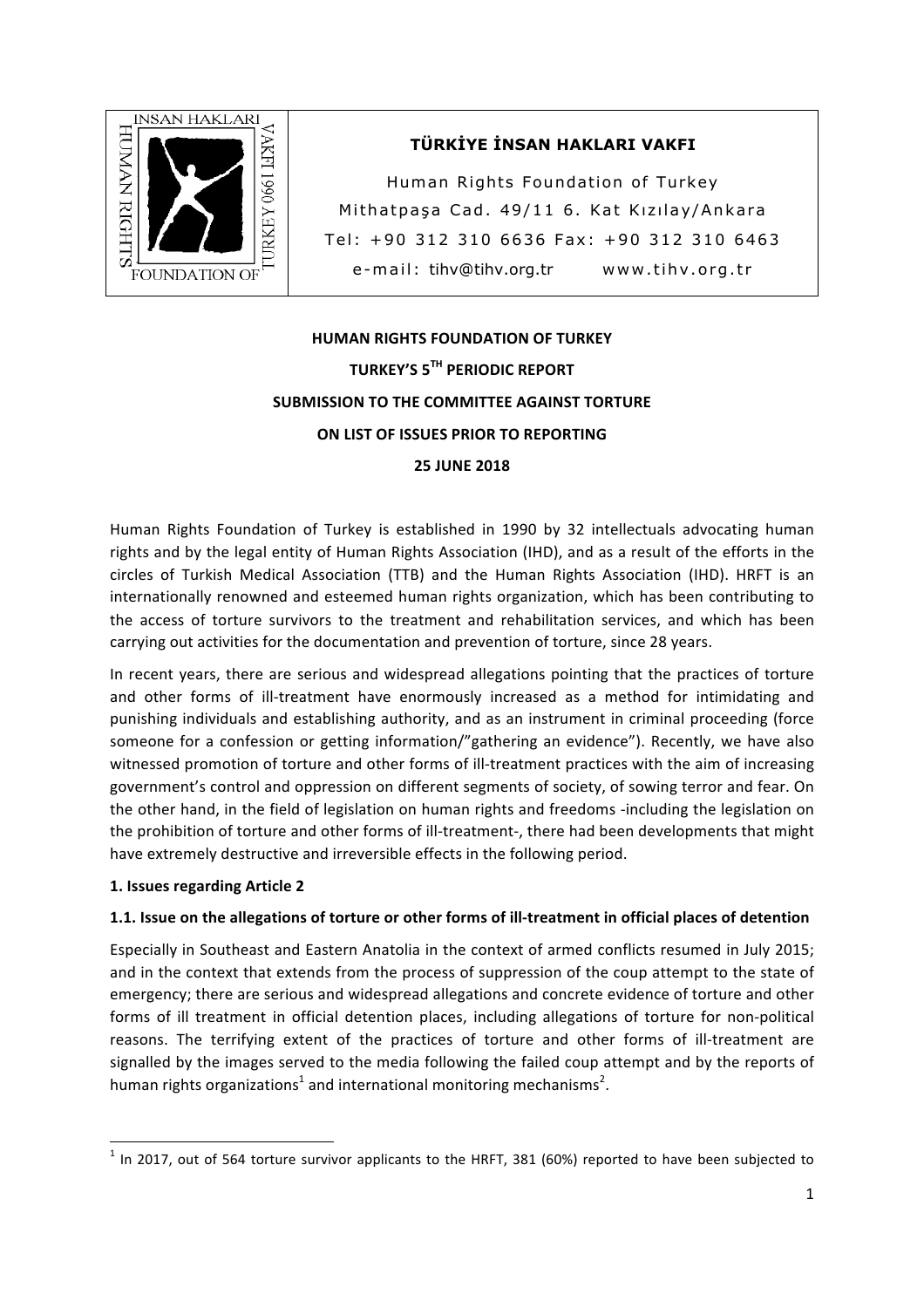## **1.2.** Issue on the allegations of torture or other forms of ill-treatment in unofficial places of **detention and extra-custodial settings**

i. There is evidence, including human rights organizations<sup>3</sup> and international monitoring bodies reports<sup>4</sup>, and video footages and images on media, that during peaceful public demonstrations throughout the country, the use of "extreme and disproportionate force" by security forces on individuals exercising their rights to assembly and demonstration, has reached an extent that amounts to torture or other forms of ill treatment. The police interventions to the peaceful demonstrations under the Human Rights Monument on the Yüksel Street in Ankara that take place at least twice each day, are only one example of many involving use of extreme and disproportionate force, across the whole country.

ii. Especially in Southeast and Eastern Anatolia in the context of armed conflicts resumed in July 2015; and in the context that extends from the process of suppression of the coup attempt to the state of emergency; there are serious and widespread allegations of torture and other ill-treatment in places which can be considered as unofficial places of detention, such as police vehicles, houses, workplaces, sports halls and some different places, evidenced by reports and images and video recordings on media.

*In* the face of serious and widespread allegations of torture and other forms of ill-treatment in official and unofficial places of detention and in extra-custodial settings, please provide information on any new measures adopted by the State party to prevent, prosecute, and punish such conduct during the *reporting period. Please provide data on investigations undertaken into allegations of torture in official and unofficial places of detention and in extra-custodial settings and indicate how many resulted in prosecution and conviction, including any disciplinary or criminal sentences.* 

## 1.3. Issue on torture and ill-treatment in prisons, including conditions of detention, deaths in **custody and aggravated life imprisonment**

According to the data by the Ministry of Justice, the number of detainees and arrestees in prisons rose from 55.870 in 2005 to 232.179 in December 31, 2017. Continuous growth of the population of prisons in the recent years has brought about the worsening of physical conditions and an increase in

<u> 1989 - Andrea Santa Andrea Santa Andrea Andrea Santa Andrea Andrea Andrea Andrea Andrea Andrea Andrea Andrea </u>

 $2$  The report by the UN Special Rapporteur on Torture, based on a visit to Turkey in November 27-December 2, 2016 and published on December 18, 2017, includes a description and evaluation of the situation in the country, alongside 31 concrete recommendations were presented in the concerned report. The UN Rapporteur has once again expressed deep concerns on this issue on February 27, 2018. Similar assessments were included in the report by the UN High Commissariat on Human Rights, published on March 2018 and entitled "Report on the impact of the state of emergency on human rights in Turkey, including an update on the South-East" and in the "Turkey 2018 Report" by the EU Commission, published on April 17, 2018.

 $3$  In 2017 226 (40%) of 576 applicants to HRFT reported to have been subjected to torture or other forms of illtreatment on the streets, open spaces and venue of public demonstrations, and 70 (12%) at home and workplace, which are turned into unofficial places of detention. In 2016, 243 (55%) of 487 HRFT applicants reported to have been subjected to torture or other forms of ill-treatment on the streets, open spaces and venue of public demonstrations.

 $4$  See the special report of the UN Special Rapporteur on Torture, published on 20 July 2017 and entitled "Extracustodial use of force and the prohibition of torture and other cruel, inhuman or degrading treatment or punishment"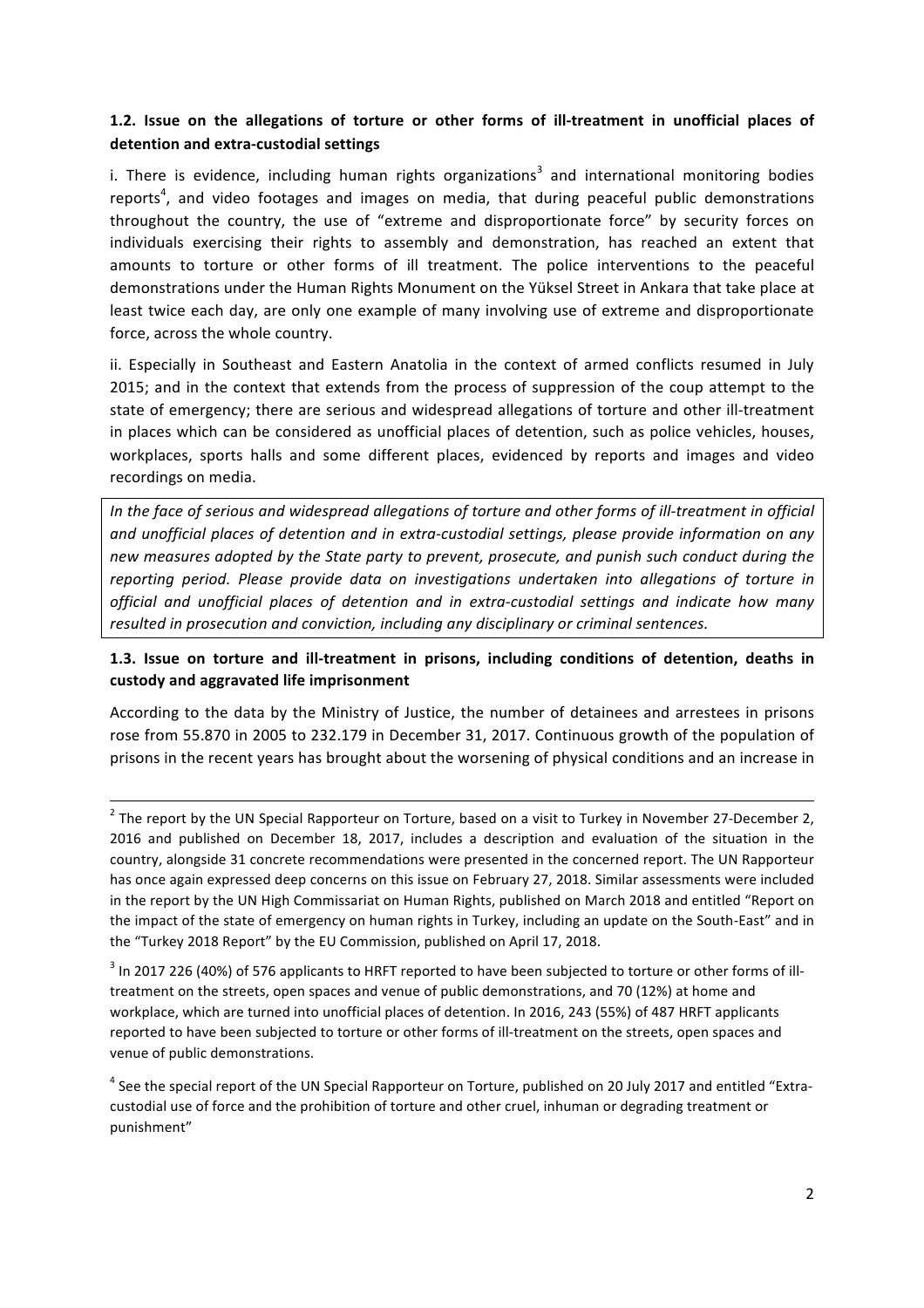the deprivation of rights. On the other hand, the practices of torture and other forms of ill-treatment in prisons have extremely increased again in the context of armed conflicts resumed in July 2015; and in the context that extends from the process of suppression of the coup attempt to the state of emergency.

i. It is suggested that beating in entrance to prison and continuing afterwards, labelling of detainees who are detained for political crimes as "terrorists", and their beating for this reason, all kinds of arbitrary treatment and arbitrary disciplinary punishments, solitary confinement, exile and transfer practices have increased in an unprecedented extent.

ii. Practices of a single person or small group isolation  $/$  solitary confinement practices (especially in F-type prisons) that have been in force since 2000, and that cause a serious damage in the physical and psychological integrity of inmate, is increasingly aggravating and becoming widespread.

iii. Restrictions in access to health services, denial of the right of visiting prison infirmary, practice of ill- treatment including handcuffing in transfer of prisoners to the Council of Forensic Medicine hospital, or court house, and the failures in solving prisoners' health problems in timely and effective manner, are persistent problems. Especially, in order to open up room for people who were arrested after the 15 July 2016 coup attempt, many prisoners in certain cities such as Ankara, Istanbul and Izmir, were exiled to other prisons, which seriously restricted their right to access health services.

iv. According to the HRA data updated on March 1, 2018, there are 1154 ill-prisoners, 401 of which are suffering from severe illnesses. There are serious problems alongside those related to access to health services, such as problems concerning obtaining a medical evaluation report based on independent and qualified medical evaluations, related to several issues including that the Council of Forensic Medicine is not independent.

Moreover, according to the response of Ministry of Justice, as of February 2017, the number of arrestees and detainees, whose serious and continuous illnesses were documented by the report of the Council of Forensic Medicine: has reached to 841. On the other hand, the amendment dated June 18, 2014 on the Law on the Execution of Penalties and Security Measures, includes the expression "who are evaluated to constitute no severe or substantial danger in terms of social security", subjecting the release of prisoners with severe illnesses to completely arbitrary decisions. Again according to the data of the Ministry of Justice, in the past five years, 451 arrestees and detainees, whose illnesses were detected by the Council of Forensic Medicine, have lost their lives in prisons, and even the reliability of this figure is questionable.

v. The Decree Having Force of Law (DHFL) no. 696 (dated December 24, 2017) has brought an additional article to the Law on the Execution of Sentences and Security Measures no. 5275, which stipulates inmates to wear uniform attires (coveralls). The attires are colour coded according to the crimes listed in the Turkish Penal Code. The women are exempted from wearing coveralls (art. 103). Although the regulation has not yet been put in practice, it is on its own against human dignity and against the Mandela rules.

vi. On the other hand, news on suspicious deaths and suicide incidents in prisons were revealed in the media. According to the data of HRA, only in 2017, 8 inmates lost their lives, allegedly committing suicide. There are no effective investigations within our knowledge despite the existence of allegations concerning these suspicious deaths.

vii. We are concerned by the restrictive conditions of detention for persons sentenced to aggravated life imprisonment. There is no commuting aggravated life sentences and repealing article 47 of the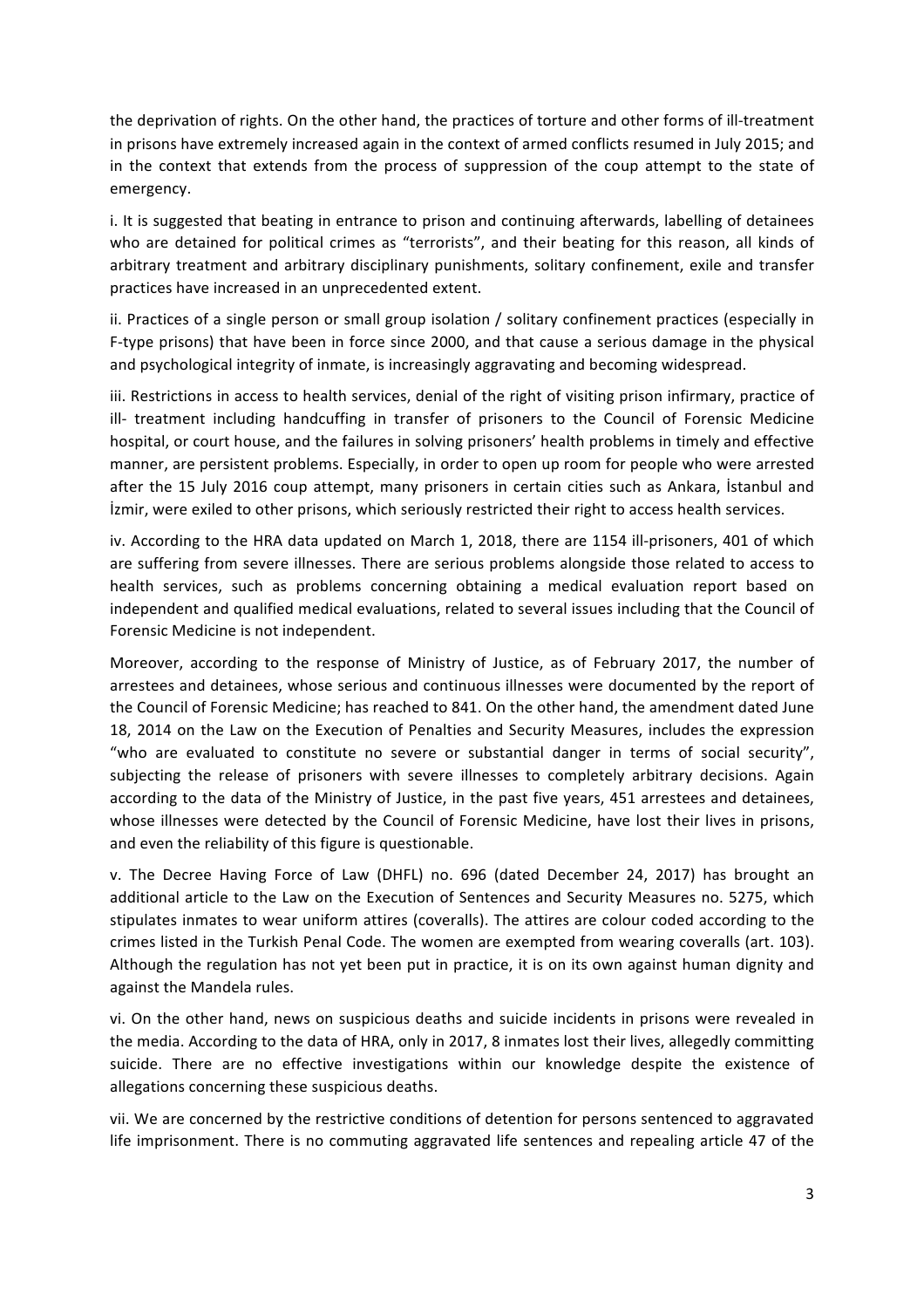Criminal Code, as well as section 25, paragraph 1, of the Law on the Execution of Sentences and Security Measures as recommended the Committee in its last report.

*In* the face of serious and widespread allegations of torture and ill-treatment in prisons, please provide information on any new measures adopted by the State party to prevent, prosecute, and *punish such conduct during the reporting period. Please provide data on investigations undertaken into allegations of torture in prisons and indicate how many resulted in prosecution and conviction, including any disciplinary or criminal sentences. Please provide information on any measures taken by the State party to ensure that the conditions of detention, including health services, in prisons are arranged to meet the fundamental needs of inmates in the face of the growing population in prisons;* and to improve the conditions of ill prisoners. Please indicate the number, and status or outcome of *investigations into the death and suicide incidents in prisons in the reporting period.* 

#### **1.4.** Issue on counter-charges brought against victims of alleged torture and ill-treatment

Counterclaims remain as a deterrence/intimidation method to prevent torture survivors' filing a complaint against perpetrators. In the recent period, it is suggested that processes of counter charges/counterclaims against individuals subjected to violence reached immense dimensions, on accounts of "insulting an officer", "resisting an officer", "injuring" and "vandalism". The study published by Kerem Altıparmak and Feray Salman on June 9, 2016, reveals the extent of the relationship between the crime of exceeding the authority of use of force in the meetings and public demonstrations, and the crime of resistance for obstructing an officer in the execution of his duty<sup>5</sup>. The study shows that the ratio of law enforcement officers sentenced to imprisonment, to the protestors sentenced to imprisonment was 1/100 in 2006 and 1/2500 in 2013.

*Please indicate whether, the State party has reviewed the cases of individuals convicted under articles* 265 ("using violence or threats against a public official"), 125 ("defaming the police"), 301 ("insulting *Turkishness"*) and 277 ("attempting to influence the judicial process") of the Penal Code, in an effort to clarify whether any of these convictions were the result of counter-charges. Please provide any *measure taken by the State party to avoid counter-charges are brought against victims of alleged illtreatment* or their families by public officials as a means to intimidate them from reporting the *alleged abuse*.

## **1.5. Issue on procedural (Fundamental legal) safeguards**

<u> 1989 - Johann Stein, fransk politik (d. 1989)</u>

i. Under the state of emergency, the procedural guarantees for individuals deprived from their freedom –which were already disrespected in practice- were formally abolished with several DHFLs. The procedural guarantees such as informing individuals about detention, informing third persons, access to a lawyer, access to a physician, carrying out appropriate medical examinations in appropriate circumstances and reporting properly, rapid access to a judicial authority for inspection of legality, keeping of detention records properly, possibility of independent monitoring; have been lifted, and an entirely arbitrary environment has been created, in this respect.

ii. The first DHFL no. 667, dated 23 July 2016 extended the maximum duration of detention from 4 days to 30 days. On 23 January 2017, this regulation was amended and the maximum duration of detention was regulated as 7 days, which can be extended to 14 days, upon the Prosecutor written

<sup>5</sup> http://bianet.org/bianet/insan-haklari/175633-gezi-de-yazilan-kahramanlik-degil-cezasizlikdestani?bia\_source=rss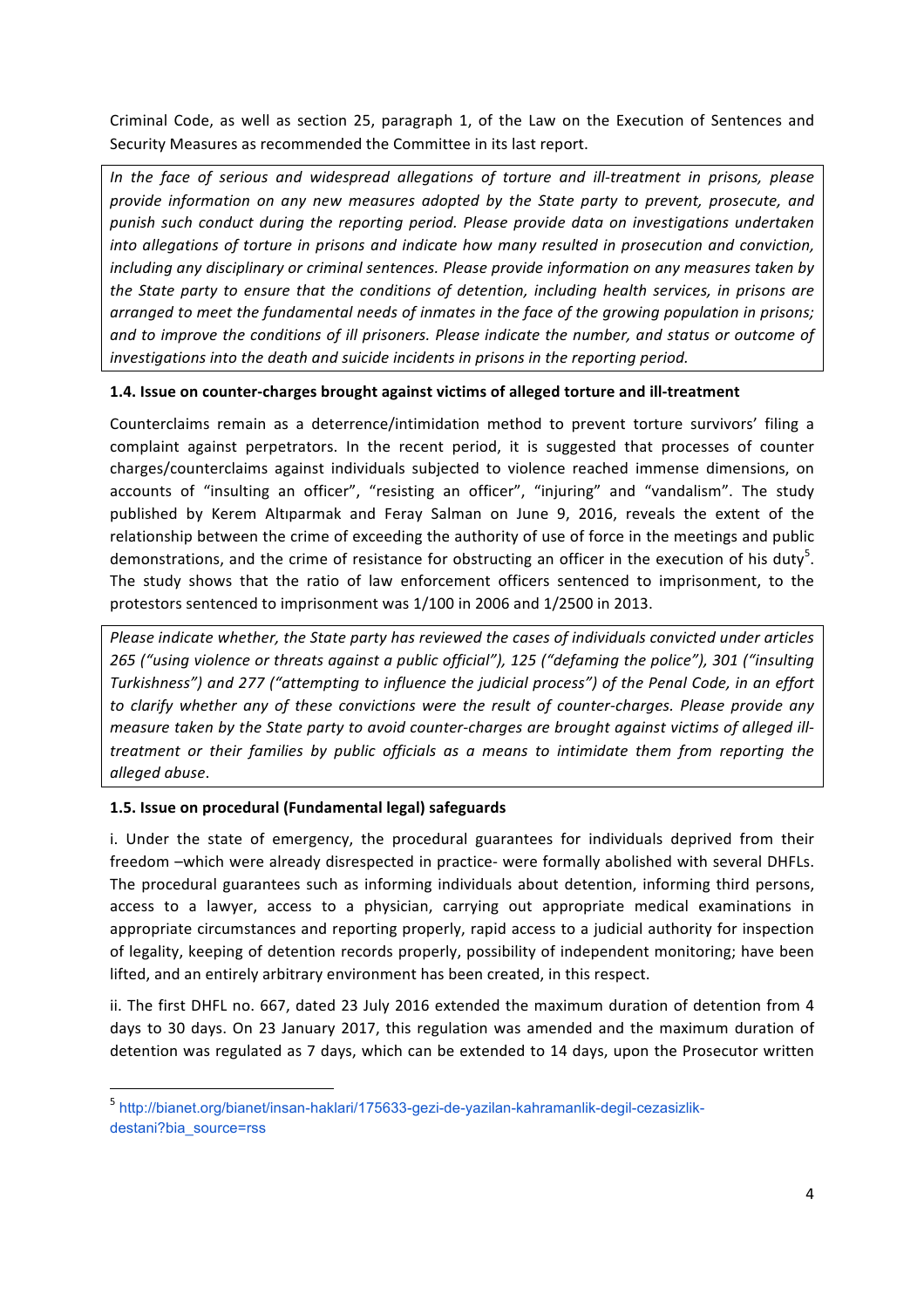order. This amendment still contradicts with the criteria of the ECHR, stipulated in Aksoy vs. Turkey judgment of the ECtHR. The court ruled that the 14 days of detention without judicial supervision was exceptionally long and hence, was in breach of the convention.

iii. Several restrictions have been imposed on the right to access to a lawyer and the right of defence through various DHFL. The DHFL no. 668 (dated 27 July 2016) stipulated that for the duration of state of emergency, detainees' right to see a lawyer could be restricted by the prosecutor up to five days in the case of offences enumerated under the Fourth, Fifth, Sixth and Seventh Sections of the Fourth Chapter of Second Volume of the Turkish Penal Code (No. 5237, dated 26 September 2004), the offences falling under the Anti-Terror Law (No. 3713, dated 12 April 1991) and of the collective offences. The 5-day restriction was lifted and a 24-hour restriction was introduce by the DHFL no. 676 (dated 29 October 2016), for the offences enumerated under Fourth, Fifth, Sixth and Seventh Sections of Fourth Chapter of Second Volume of the Penal Code of Turkey no. 5237 dated 26 September 2004, the offences falling under the Anti-Terror Law no. 3713 dated 12 April 1991.

Furthermore, the DHFL no. 667 and the Law No. 6749 stipulated that under the state of emergency, oral consultations between the detainees and their lawyers may be recorded for security reasons, and the documents they exchange may be seized; the timing of such consultations may be regulated, and the lawyer may be replaced, at the request of the prosecution. The DHFL no. 676 (dated 29 October 2016) made these restrictions permanent beyond the state of emergency, with an amendment to the Law on Execution of Punishments No. 5275.

iv. Statements or confessions taken from persons deprived of their liberty, other than those made in the presence of a judge and with the assistance of a legal counsel, have no probative value in proceedings against that person; and confessions and testimonies that may have been obtained through torture or other ill-treatment are not admitted as evidence in any proceedings. However, especially under the state of emergency, unofficial interviews were conducted in numerous detention cases, and solely based on statements from these unofficial interviews, penal sentences were given, as reflected in the court proceedings by the efforts of the defendants and in the lawyerclient interviews. For an example, see Şanlıurfa 6th Heavy Penal Court decision dated 22 January 2018 and No. E.2017/295, K.2018/46.

v. On the other hand, as was the case during the September 12, 1980 military coup period, some other regulations allowed arrestees to be taken from prisons for re-testimonies, a practice that violates the right to a fair trial due to the risk of torture.

vi. In addition, DHFLs under state of emergency have ended membership of all members of the Prison Monitoring Boards, and new members were appointed, making these Boards even more dysfunctional at a time when torture allegations were extraordinarily increased.

vii. As stated in all international documents, forensic medical examinations should be carried out in health institutions; after detention, in transfers between units during detention, periodically and at the end of the detention period. However, in the recent period; medical doctors have been forced to conduct medical evaluations in other places such as police centres, and have been forced to visit places other than health centres, with the pretext of extraordinary conditions. It is clear that this situation has negative effects on doctor-patient confidentiality and on the conditions under which medical doctors prepare forensic examination reports independently and objectively. Such an environment also leads to a situation that prevents the conduct of the consultation and examination processes that may be necessary for the detection of possible torture findings. Unfavourable examination environments bring about an increase in the incomplete and incorrect forensic medicine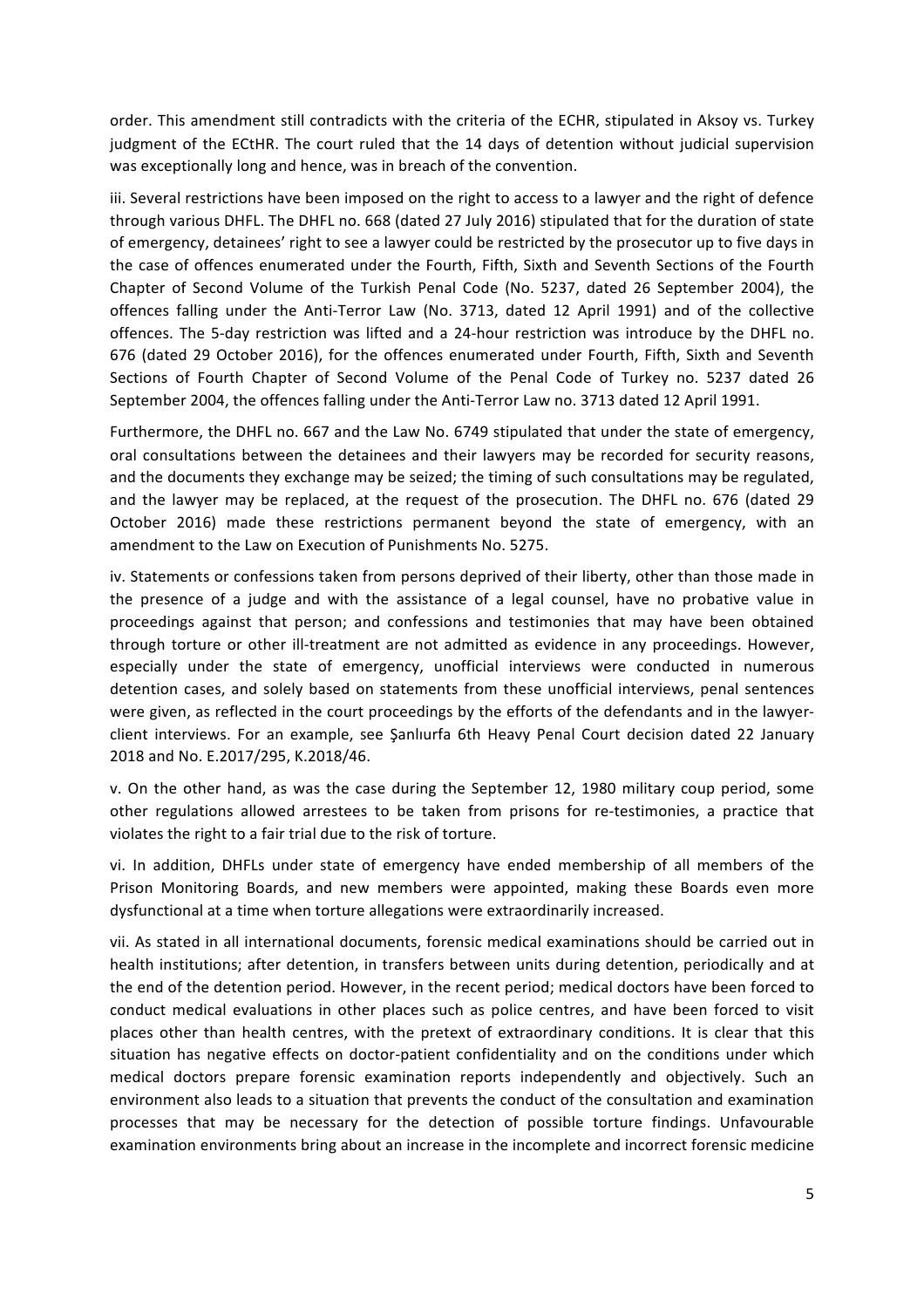reports contradicting the standards of the Istanbul Protocol, which is the only guide to the detection of torture in detention entry / exit medical examinations.

viii. The "Tripartite Protocol", regulating the administration, protection and health services in prisons between the Ministries of Justice, Interior and Health signed on 6 January 2000 was renewed in 30 October 2003, 19 August 2011, and once again in 21 January 2017. The Protocol implies a constant violation of the right to proper medical examination of detainees. The protocol is still used as a legitimization tool on the presence of law enforcement officials during medical examination.

*Please provide information on any efforts by the State party to amend the legal framework concerning* procedural safeguards in order to protect persons deprived from their liberty in line with *the requirements of the international law and please indicate any measures taken to ensure that forensic medical examinations are conducted in conditions compliant with the requirements of the* **Istanbul Protocol.** 

#### **1.6. Issue on enforced and involuntary disappearances**

The reoccurrence under state of emergency, of abduction and forced disappearance incidents is a concerning fact. According to the information by the Human Rights Association released on 30 May 2017, 11 abduction and forced disappearance cases, most of which were in Ankara, took place. 4 of these were released afterwards, and one of these individuals committed suicide. Besides, in Ankara and in the surrounding region, several individuals were abducted, threatened, and were subjected to torture and ill-treatment during abduction. Similarly, Human Rights Watch has reported 5 abduction cases of possible forced disappearance on October 2017. It is indicated that in one of these cases, the concerned individual, who alleged that he was kept in a secret place for 42 days and was subjected to torture during this time, was found under police detention.

*Please provide on measures taken to ensure effective, transparent and independent investigations into* all outstanding cases of alleged disappearances, and indicate the status or outcome of *investigations* concerning these cases and please provide information on any efforts by the State party to sign and ratify the International Convention for the Protection of All Persons from Enforced *Disappearances and the Rome Statute.*

#### **2. Issues regarding Article 4**

#### **2.1.** Issue on legislation on torture, including Definition and criminalization of torture

The recent period witnessed developments in legislation on human rights and freedoms -including the legislation on the prohibition of torture and other forms of ill-treatment that might have extremely destructive and irreversible effects in the further period. The Article 94 of the Turkish Penal Code defining the crime of torture is not in line with the Article 1 of the Convention as recommended by the Committee in its last report.

#### **2.2. Issue on permission system**

With amendments to "The Law on the Amendment of the Turkish Armed Forces Personnel Law and of Certain Other Laws" published on the Official Gazette on 14 July 2016 (just one day before the military coup attempt on July 15, 2016), judicial privileges granted to military personnel and legal powers of armed forces in domestic security operations were expanded (article 12/J/a and b.). With this regulation, investigation and trial of members of the Turkish Armed Forces and all security officers have become subject to the authorization of the prime minister, the ministry of defence, and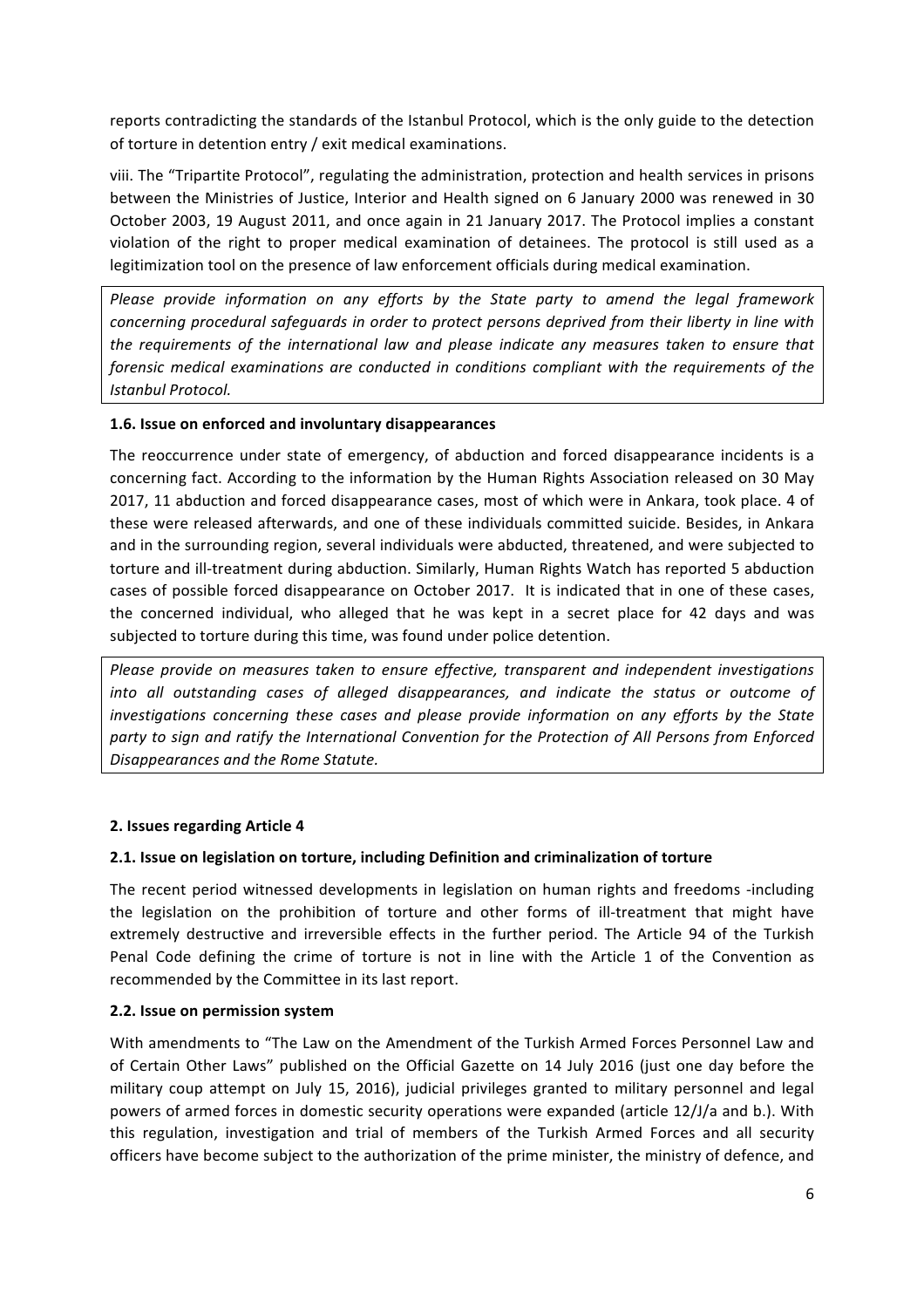the ministry of interior, making investigations into allegations of torture and ill-treatment by the security forces almost impossible. While immunizing the crimes of all personnel with the pretext of "counterterrorism", the regulation also reinforced the legal armour of impunity retrospectively.

*Please describe measures to ensure that special permission is not needed to prosecute high level officials for torture or ill-treatment, and indicate whether (article 12/J/a and b.). of the Law on the* Amendment of the Turkish Armed Forces Personnel Law and of Certain Other Laws of 14 July 2016 *repealed. Please indicate whether article 94 of the Penal Code has been amended.* 

## **2.3. Issue on Statue of Limitations**

Although with the amendment of the Article 94 of the Turkish Penal Code, the statute of limitation was abrogated in crimes of torture; legal gaps in the retrospective practice of the article, is an important problem. For example, after the decision of the Supreme Court of Appeal, dated 4 December 2013 on statute of limitation concerning the period of military coup of 12 September 1980, the judicial mechanisms related to these allegations were closed to a serious extent. The court decision dated May 4, 2017 also means that the legal proceedings concerning allegations of torture during the 12 September military coup period have been completely closed.

On the other hand, statute of limitation on gross/serious human rights violations apart from torture (such as, extra judicial executions and forced disappearances) remains. The issue of the statute of limitations is the biggest obstacle in front of investigating and finding missing persons, punishing the perpetrators and the reparation of the relatives of the missing persons. The cases on enforced disappearances which took place in the early 90s are faced with the risk of being time barred due to the fact that the period limitation was 20 years in the previous TPC.

*Please indicate whether the Penal Code has been amended so that gross and serious human rights violations are not subject to a statute of limitations and measures to ensure investigation of torture isn't subjected to statute of limitations, retrospectively* 

## **3. Issues regarding Article 10**

## **3.1.** Issue on Istanbul Protocol training programmes

HRFT has long been carrying out Istanbul Protocol trainings for health and legal professionals. However, within our knowledge there have been no Istanbul Protocol trainings organized by the government during the reporting period.

*Please discuss efforts since the last review to train all professionals involved with detainees and* documenting and investigating torture on the Manual on Effective Investigation and Documentation of Torture and Other Cruel, Inhuman or Degrading Treatment or Punishment (Istanbul Protocol), and *the results of such training.*

## **4. Issues regarding Article 11**

## **4.1.** Issue on independent visits and official visits to detention places

During the reporting period, no formal regulations related to the independent visits by civil parties, were adopted. Request of visits to detention centres by civil organizations are systematically rejected. The Prison Monitoring Boards' structure is not independent and these boards are not entitled an independent budget, making them non-functional and dependent on the Government.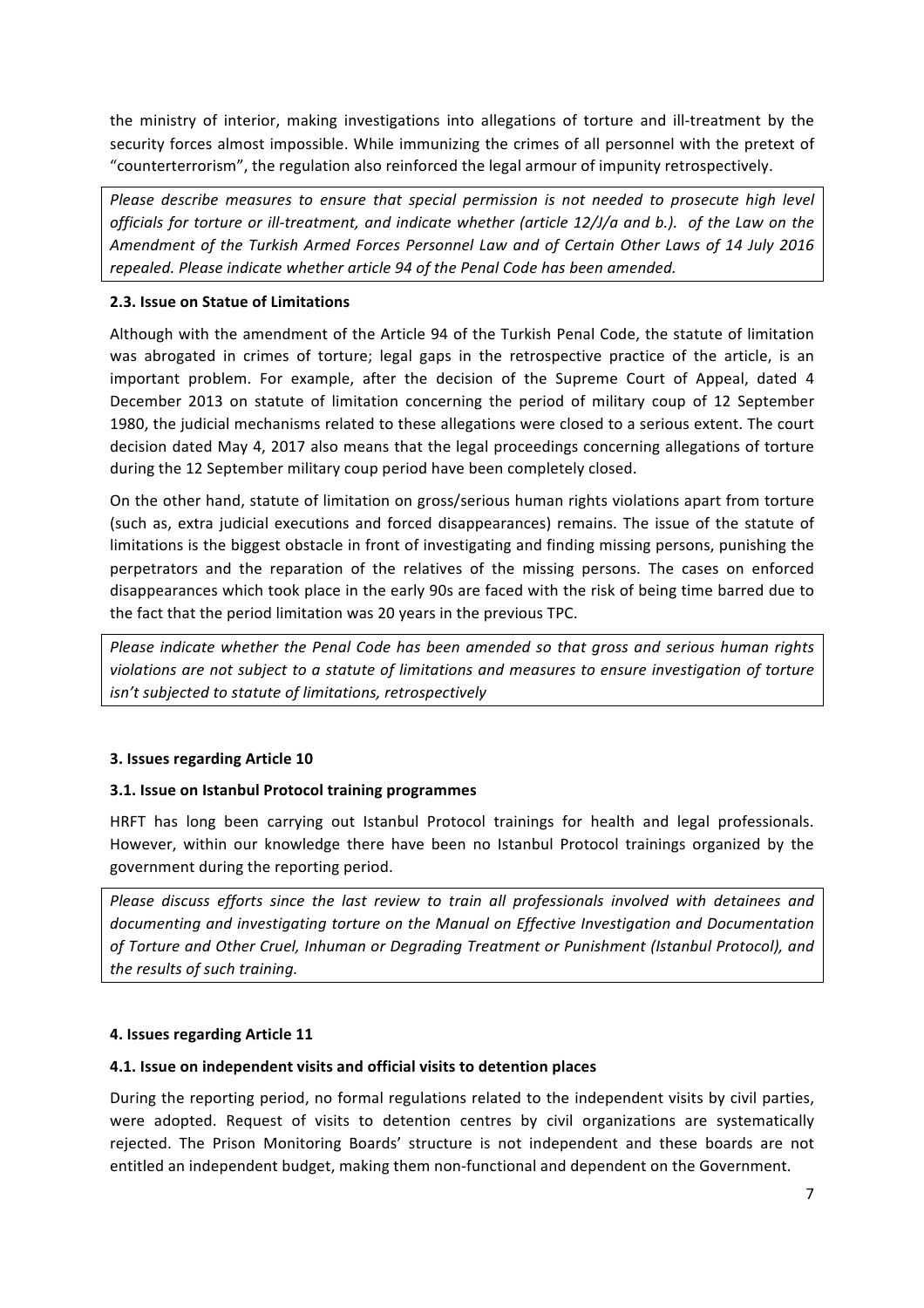*Please indicate any measures taken by the State party to enable independent and official visits to detention places.* 

## **4.2. Issue on designation of National Preventive Mechanism and National human rights institution**

The Law on Turkish Human Rights and Equality Institution (THREI), incompliant with the UN Paris Principles and the OPCAT, was published on the Official Gazette on April 20, 2016 and came into force. The concerned law designated the THREI as the new NPM without informing any civil organization and without taking the concerns and their suggestions into consideration. According to the OPCAT, the adoption of NPM functions is not only dependent on a designation of an institution; but also on the existence of a regulation that covers the definition of the duties, mandates, structure, functional independency, adequate resources and transfer of funds in terms of budget and personnel as well a legal regulation ensuring of the safety of the members. The THREI as the new NPM not fulfilling these conditions, remained completely dysfunctional in a period of serious and widespread torture allegations.

*Please provide information about any future plans for making the Turkish NPM and TNHRI conform* with the OPCAT and Paris Principles relating to the status of national institutions for the promotion *and protection of human rights, and for ensuring their functional, structural and financial independence* and to quarantee that the TNHRI can effectively and fully fulfil its investigative powers. *Please also provide information about formal regulations explicitly authorizing human rights nongovernmental organizations, medical professionals and members of local bar associations to undertake independent visits to places of detention.*

#### **5. Issues regarding Article 12 and 13**

## **5.1. Issue on effective investigation**

 

Although it is clear that as per the principle of ex officio investigation, filing of a complaint by the torture survivor is not required to launch an investigation against possible perpetrators; there are almost no examples of ex officio investigations within our knowledge. Furthermore, the number of investigations launched has declined as the authority of the law enforcement officers has been expanded, despite the dramatic increase in the allegations of torture especially in the context of armed clashes in the Eastern and Southern Turkey following July 2015, and in the period after the failed coup attempt<sup>6</sup>. Some rare examples of investigations related to the appeals for the detection and punishment of torture perpetrators, are mainly based on other reasons, including the spread of the images of people who have lost their lives, and the resulting public pressure. The investigation on the killing of Kemal Kurkut by the police during Newroz celebrations on 21 Mart 2017 is an example of such investigations triggered by public pressure. There is also at least one case, where investigation was launched against those who spread the images via media, rather than the perpetrators. 

 $6$  The necessity for effective investigations and the risk of impunity were highlighted with justifications, in the "Fourth Periodic Report of Turkey" of the UN Committee Against Torture published on June 2, 2016, in the "Memorandum on the Human Rights Implications of the Anti-Terrorism Operations in South-eastern Turkey", published by the Council of Europe Human Rights Commissioner on December 2, 2016, and also in the statement by the ECHR dated April 25, 2017, concerning 34 cases before the Court, concerning serious human rights violations that occurred during the curfews and operations in the South-eastern Turkey.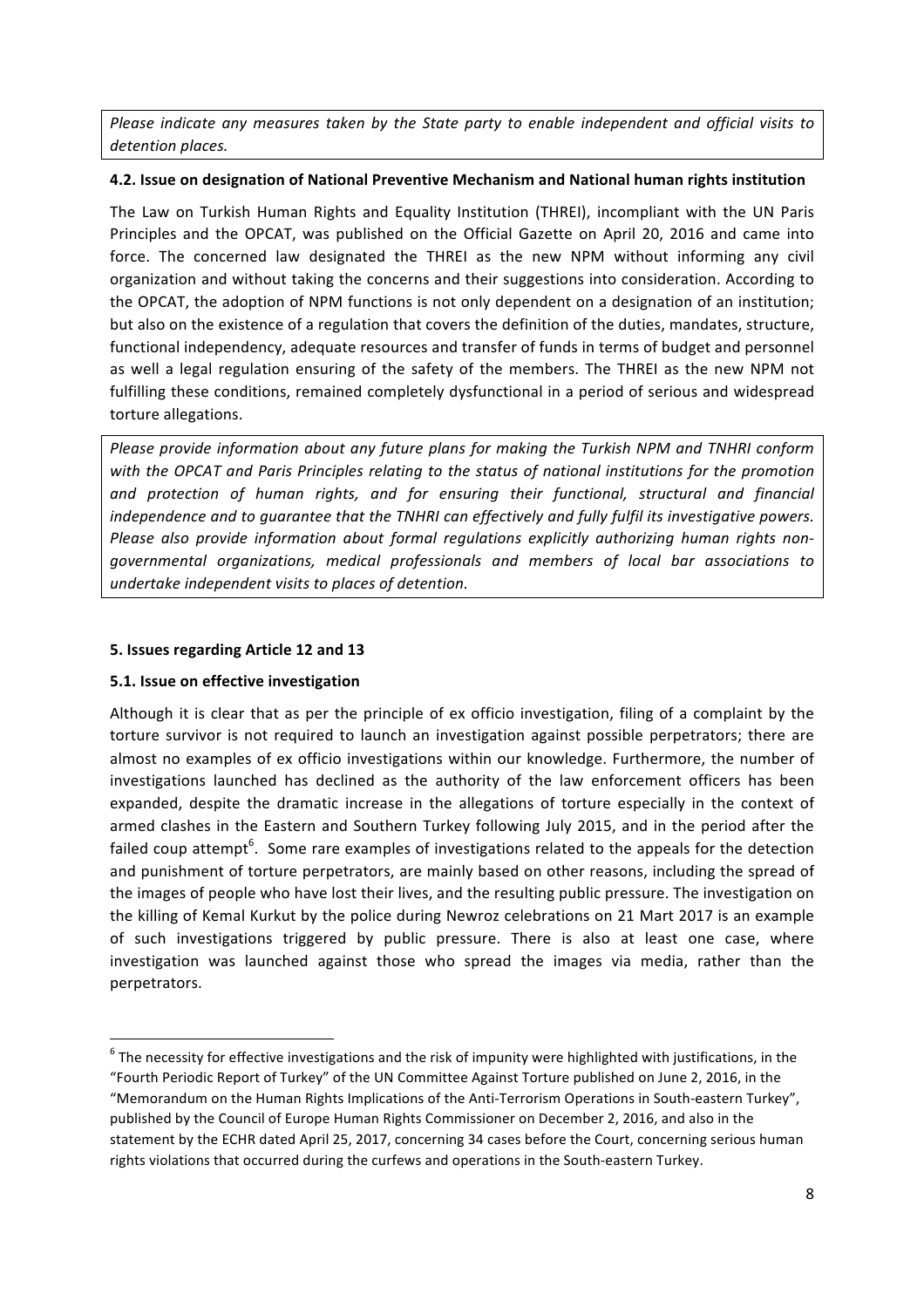The same applied to the serious allegation of gross/serious human rights violations. The first criminal complaint submitted to the Chief Public Prosecution Office concerning the large number of persons (130 to 189) who were killed in the basements in Cizre during the "curfew", resulted with a decision of non-prosecution, based on the judgment that there are no grounds for prosecution. The decision was made on accounts of "existence of legal grounds in the incident", and "lack of evidence for the excess of self-defence limits". Another example concerns the investigation of the extrajudicial killing of Abdulaziz Yural. On 30 December 2015, Abdulaziz Yural, health worker at the Cizre State Hospital and a distinguished volunteer of HRFT, was shot death on the street in the Nur neighbourhood, while trying to provide emergency care to a woman who was also shot from her feet. The investigation into the incident was not effective and no progress has been achieved within this period.

Please provide data on any ex officio investigations into torture and ill-treatment practices, and *indicate the number, status and outcome of investigations into torture and ill-treatment practices, in* the reporting period.

#### **5.2 Issue on implementation of ECtHR judgments**

The fabrication of various obstacles before the implementation of decisions of the European Court of Human Rights (ECtHR), including compensation and other reparations, remains an important problem. There are no effective and transparent mechanisms enabling the civil society organizations to be informed of and monitor the implementation of Court's decisions concerning Article 3. On 01 March 2014 "Action Plan on Prevention of ECHR Violations" was published in Official Gazette. The follow-up methods remain unknown.

*Please provide any efforts by the State party to establish a transparent and open mechanism to enable independent civil actors to monitor the implementation of ECtHR decisions on Article 3.* 

#### **5.3.** Issue on impunity for acts of torture and ill-treatment

i. The discourse, attitudes and approaches of state and public officials are important elements in preventing torture and other forms of ill-treatment. However, in the recent period, the negative attitudes of state and public officials towards the prohibition of torture and other forms of illtreatment have aggravated further. A statement by the parliamentary member, who is also the Turkish Grand National Assembly, Jail Sub-Committee President ("I do not care about the kicks and slaps he was subjected to during his capturing. If it was me, I would have done the same, or even more") is just an example of this negative attitude.

ii. On 23 July 2016, an absolute impunity clause has been introduced, stating that no legal, administrative, financial and criminal liability linked to the functions will arise, for persons who take decisions and fulfil duties in the scope of DHFL. Impunity continues through new institutional mechanisms under a legal cover in today's state of emergency regime.

As an example; in an investigation launched against the police officers with allegation of "misfeasance in public office", due to claims of threats and beating in detention, the Trabzon Public Prosecution Office gave the following decision on 5 January 2017: "Within the scope of the Article 9 of the Decree Having Force of Law No. 667, it is stated that legal, administrative, financial and criminal liabilities shall not arise in respect of the persons who have adopted decisions and fulfil their duties within the scope of this Decree Having Force of Law. Therefore, it appears that there is a prohibition of prosecution concerning those who have been complained against, for the act that is subject of the allegation." In the face of public reaction, it was claimed that there had been a misunderstanding on the matter, and the decision was withdrawn.

iii. The DHFL no. 696 and dated 24 December 2017, was one of the latest and most dangerous attempts to increase the culture of impunity in Turkey. The decree provided immunity to civilians -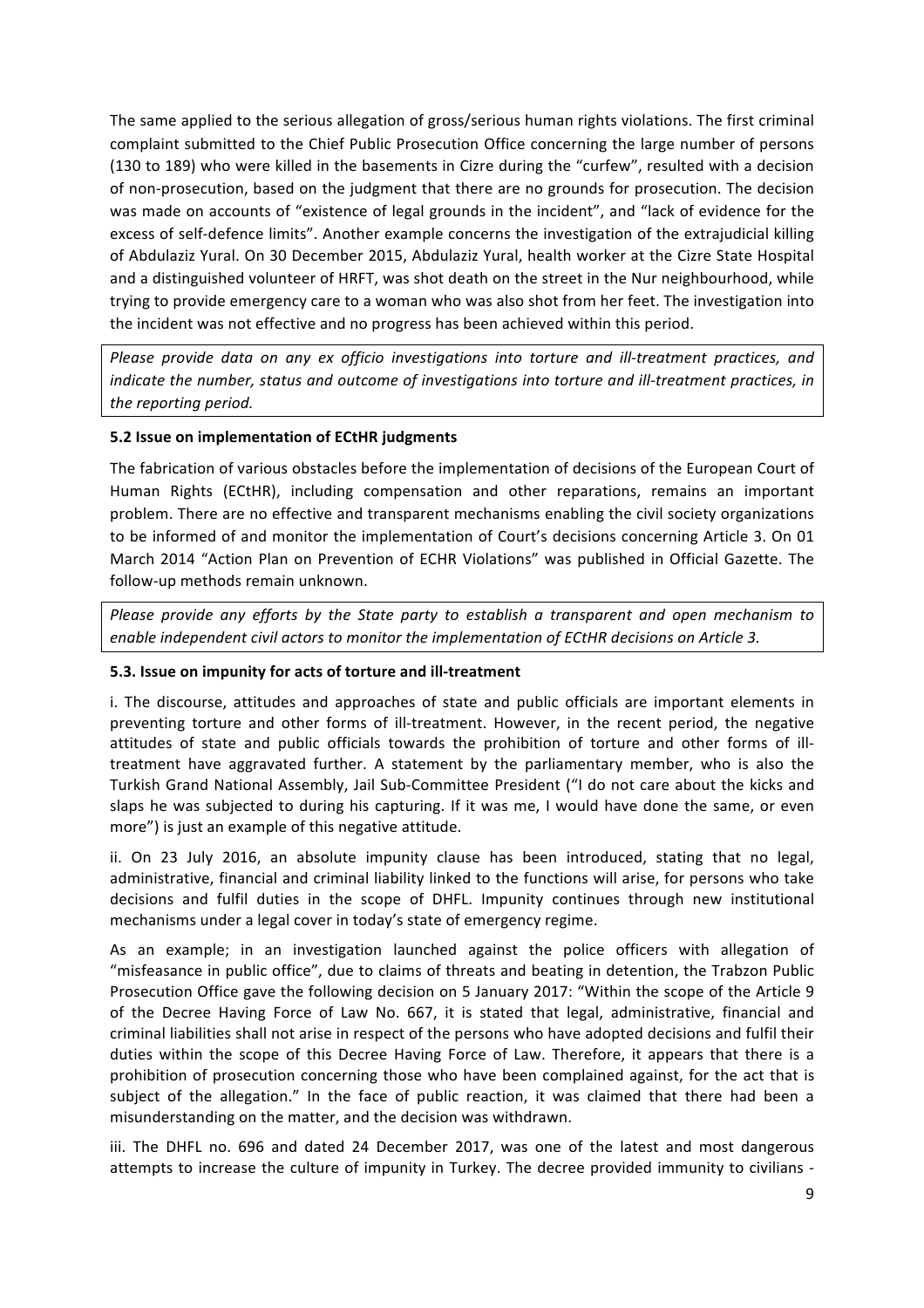whether they hold an official position or not - who would fight against coup attempts and terrorist acts. On the one hand, the decree encourages the state officials and civilians to use torture and other forms of ill-treatment without having any punishment under the name of fighting against terrorism. On the other, it encourages the lynching culture in which anyone can use violence (art. 121). With this regulation, for the first time, the impunity was extended to include the civilians.

*Please indicate any measures taken to ensure that the perpetrators of torture and ill-treatment practices under the state of emergency are investigated and punished*.

#### **6.** Issues regarding Article 14

#### **6.1. Issue on redress**

The comprehensive reparative concept under UNCAT and related soft law tools have not been actualized. Domestic law does not provide required legal regulations for restitution, rehabilitation, satisfaction and guarantees of non-repetition. On 17 July 2017, the Victim Rights Draft Law was prepared. However, this draft law only foresees financial aid for torture survivors. As such, it reveals the mentality of the State, which neglects the rights to treatment, rehabilitation, and to judicial reparation stipulated by the international documents, and which ignores the responsibility of public authorities for torture and other gross/serious human rights violations.

Although the right to redress (effective remedy and reparation) is an important element of the right to life and of the prohibition of torture. It became a common practice that the concerned ministries present pleas stating that "the physical damage occurred was caused by the fault of the person; the administration cannot be held responsible, and therefore, the law enforcement officer who performed the intervention is not guilty", in judicial proceedings concerning individuals wounded as a result of police interventions to the peaceful demonstrations. For instance, the request for compensation by A.Y. (aged 13) who was wounded as a result of a gas canister shot by the police hitting his face on 28 March 2006, was rejected by the Diyarbakır  $2^{nd}$  Administrator Court on the grounds that "the individual himself is responsible of injuries that occurred during illegal activities." Such decisions are increasingly common.

#### **6.2. Issue on rehabilitation**

The state does not have any effective programmes for rehabilitation for torture survivors and their dependants. There are several non-state rehabilitation programmes run by organisations like HRFT. But several administrative and judicial impediments are imposed against these.

*Please provide information on any efforts by the State party, including any improvements in the legal framework, to ensure that torture survivors and their dependants have access to free treatment and rehabilitation services in an independent setting and to ensure they can obtain redress, including an enforceable right to fair and adequate compensation and the means for as full rehabilitation as possible*.

## **7. Issues regarding Article 16**

#### **7.1. Issue on extrajudicial killings**

According to the information gathered by the HRFT Documentation Centre, between 16 August 2015 and 1 June 2018, there have been at least 314 officially confirmed round-the-clock [all daylong] and/or open-ended curfews in 11 cities and in at least 49 districts of Turkey, and in this period, at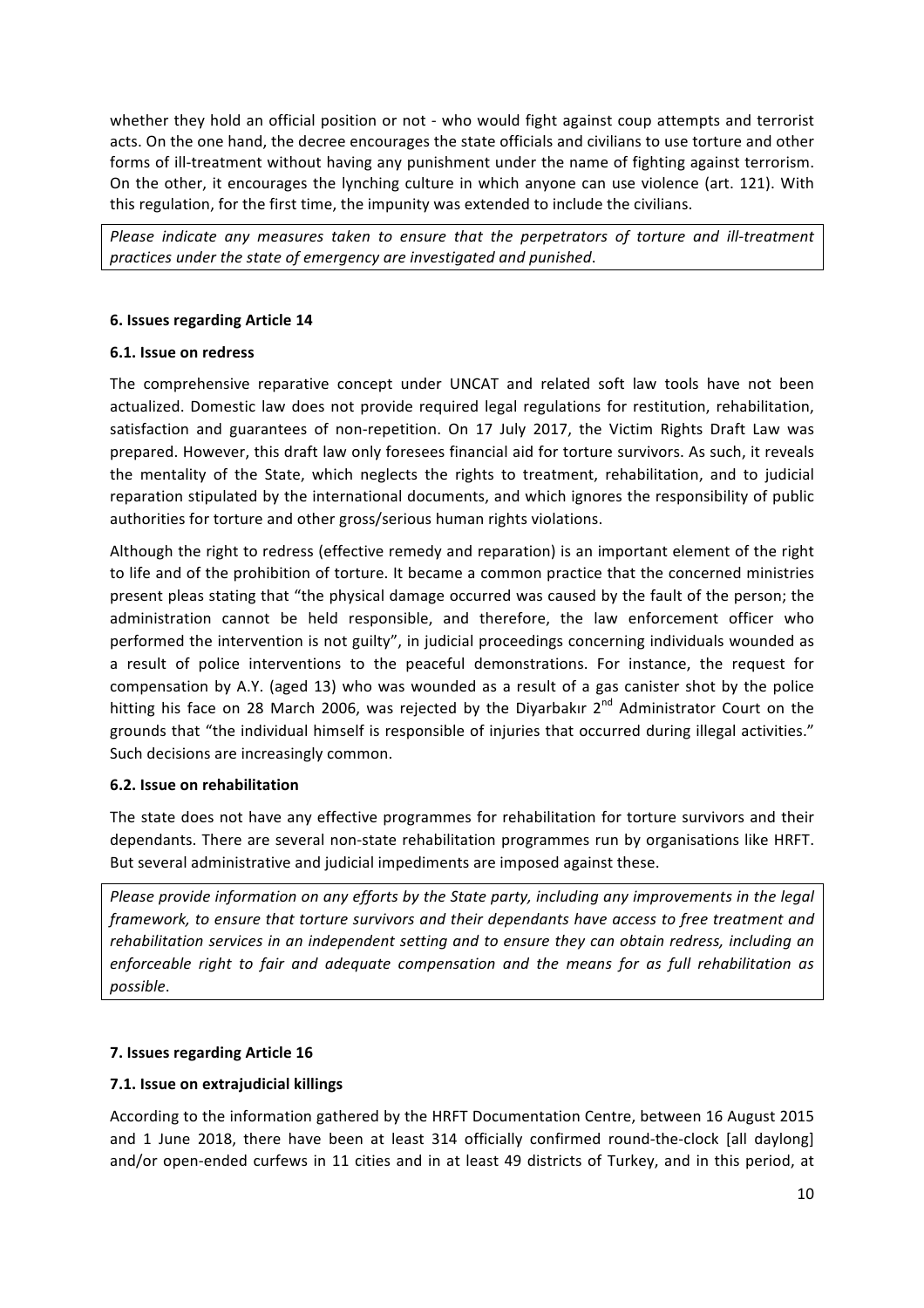least 321 civilians lost their lives in the regions under curfew. Of the civilians who lost their lives, 79 were children, 71 were female and 30 were over the age of 60.

The corpses of the individuals, who lost their lives in areas under curfew remained on streets and calls for ambulance and request of treatment for the wounded were never returned. "Regulation for Implementation of Forensic Medicine Institution Law" dated January 7th and 16th, 2016 and again "Regulation on Transfer and Burial of Corpses" dated January 16th, 2016 allowed the bodies to be buried collectively to common graves or unknown places without waiting for the necessary period of time for identification. With this amendment on the Regulation for Implementation of the Law of Council of Forensic Medicine, the former 15-day period to hand over to the municipalities, corpses of the persons with no relatives and of those whose bodies were not received by their families or kin, was reduced to three days. In response to the State Council's decision on cancelling the implementation of this 3-day practice, this period was extended to 5 days on 20 April 2016 with a new amendment on the Regulation for Implementation of the Law of Council of Forensic Medicine. However, the amendment on the Regulation on the Procedures of Transfer and Burial of Corpse on January 16, 2016 had stipulated that these corpses "could be buried within 24 hours". With these regulations; in addition to the municipalities, local administrative authorities were also entitled to receive the corpses. It was also enacted that the corpse would be handed over directly to the local authority, if authorities were convinced that the public order could be disturbed and social events or criminal acts could occur during the corpse transportation and burial process.

*In* the face of serious and widespread allegations of extrajudicial killings, please provide information *on* any new measures adopted by the State party to prevent, prosecute, and punish such conduct *during* the reporting period. Please provide data on investigations undertaken into allegations of extrajudicial killings and indicate how many resulted in prosecution and conviction, including any disciplinary or criminal sentences. Please provide information on any efforts by the State party, *including any improvements in the legal framework, to ensure that in all cases the family members of individuals killed during the operations are given notice and a reasonable opportunity to retrieve their bodies, and investigate allegations that family members have been denied this opportunity.* 

## **7.2.** Issue on pressures, threats and judicial harassments against human rights defenders, **journalists and medical doctors**

i. Judicial harassment, pressure and physical threats against human rights defenders and organizations have dramatically increased, particularly in the context of the state of emergency.

- As of 20 March 2018, 1564 CSOs and 174 media organizations were shut down and 112.679 public officials and 5705 academics were dismissed from their posts in the public sector in the aftermath of the coup attempt. 386 of these academics are signatories of the Peace Petition. The Progressive Lawyers Association, Lawyers for Liberty, Sarmaşık Association for the Struggle against Poverty and Sustainable Development, Agenda: Children Association, Van Women Association and Human Rights Research Association that were fulfilling significant roles in terms of the human rights environment in Turkey, are among the shutdown CSOs.
- Only within the last three years, one of the founders of the HRFT, Tahir Elci, and one of its volunteers, Abdulaziz Yural have been killed. HRFT Cizre Reference Center was burned out during the 79-days curfew in the town. Chairperson (Prof. Dr. Şebnem Korur Fincancı), the Board Members (Prof. Umit Bicer and Coşkun Üsterci), and a number of volunteers of the HRFT have been taken into detention. The Chairperson was released after 10 days of arrest,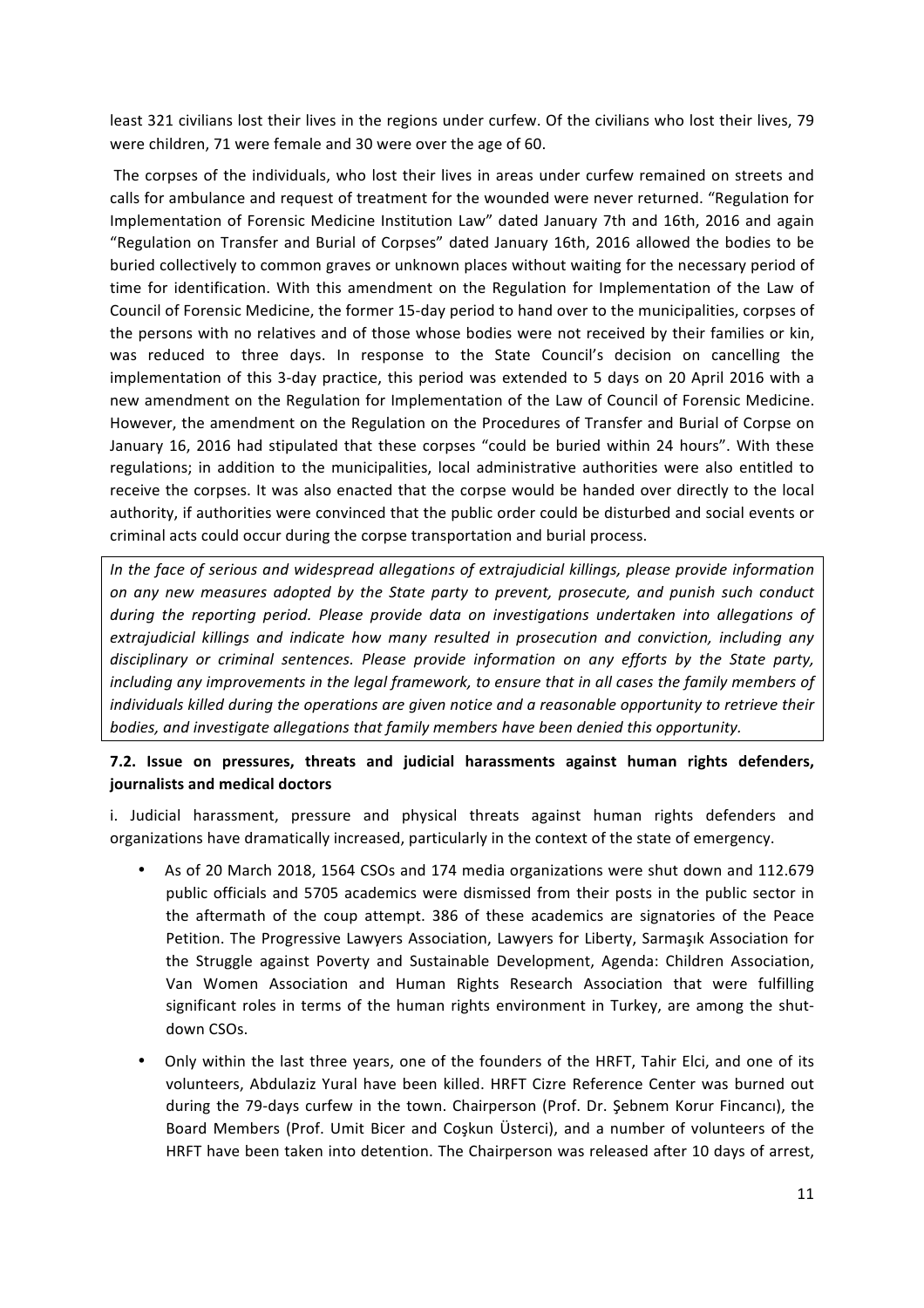Cizre Reference Center Representative (Serdar Küni, M.D.) was released after 6 months, yet there are ongoing trials concerning them. An HRFT Board Member, a HRFT Ethical Council Member, and a number of our volunteers have been removed from their posts at the public universities and public institutions, and their passports were cancelled. Several other HRFT founders and volunteers are facing trials and investigations.

- A report published by the Human Rights Association (HRA) on 1 June 2018, includes information on 221 legal cases out of more than 500 cases against the directors of the HRA. A total of 143 court cases were launched against Eren Keskin, alone. On one of these cases, Eren Keskin was sentenced to 7,5 years imprisonment on the grounds of Articles 299 and 301 of the Turkish Penal Code, on 29 March 2018, alongside a substantial amount of fines from other cases.
- On 5 July 2017, 8 human rights defenders, along with two consultants, were detained on Buyukada island of Istanbul in Turkey as they attended a workshop on the welfare and security of human rights defenders, organized by the Amnesty International Turkey. Following 13 days of police detention they all were referred to the Criminal Peace Judge on 17 July 2017. Two of them were released after 13 days and the others were released on 25 October 2017. Taner Kılıç, Chair of the Amnesty International Turkey, was detained on 6 June 2017 in Izmir and remanded in pre-trial detention, since then he is held at the Şakran prison in Izmir.
- Besides, there have been both administrative and criminal harassments against the legal personalities of prominent human rights organisations, like HRFT and HRA. Following the routine inspection by the General Directorate of Foundations in December 2016, questions were addressed to the HRFT on the content of its activities concerning documentation of gross/serious human rights violations in towns under curfew in the South-eastern Turkey, for the first time in the history of the Foundation. It occurred that the reports based on factfinding missions in the region, and factsheets on civilian death during the curfews prepared by the HRFT in association with some other human rights organizations, had been the subject of a correspondence by the General Staff of the Turkish Army Forces sent to the relevant ministries and asking for 'the necessary actions to be taken' regarding the HRFT. In the beginning of January 2017 the organisations that prepared the above mentioned reports were notified that they have been under criminal investigation with an accusation of violating article 301 of Penal Code of Turkey. Also, there are two on-going investigations against HRA.

ii. During the current review period, hundreds of investigations were launched against journalists, who have a critical stance of the government, and many were detained and/or arrested. According to the Solidarity Platform with Imprisoned Journalists' data, 213 journalists, including 27 publishers and editors in chief, were in prison by 31 December 2017. 46 editor-on-watch of the Ozgur Gundem Daily, who attended to a solidarity campaign- to protest the pressures and judicial harassments the journalists and the newspaper was facing due to its anti-governmental and pro-Kurdish stance- were investigated with an accusation on terrorism-related charges in June 2016. 37 criminal cases were brought before the Courts, and proceedings are still on-going.

iii. There has been increased pressures on and judicial harassment against physicians who resist to circumstances that contradict the universal values and ethics of medical practice, as well as the principles of the Istanbul Protocol.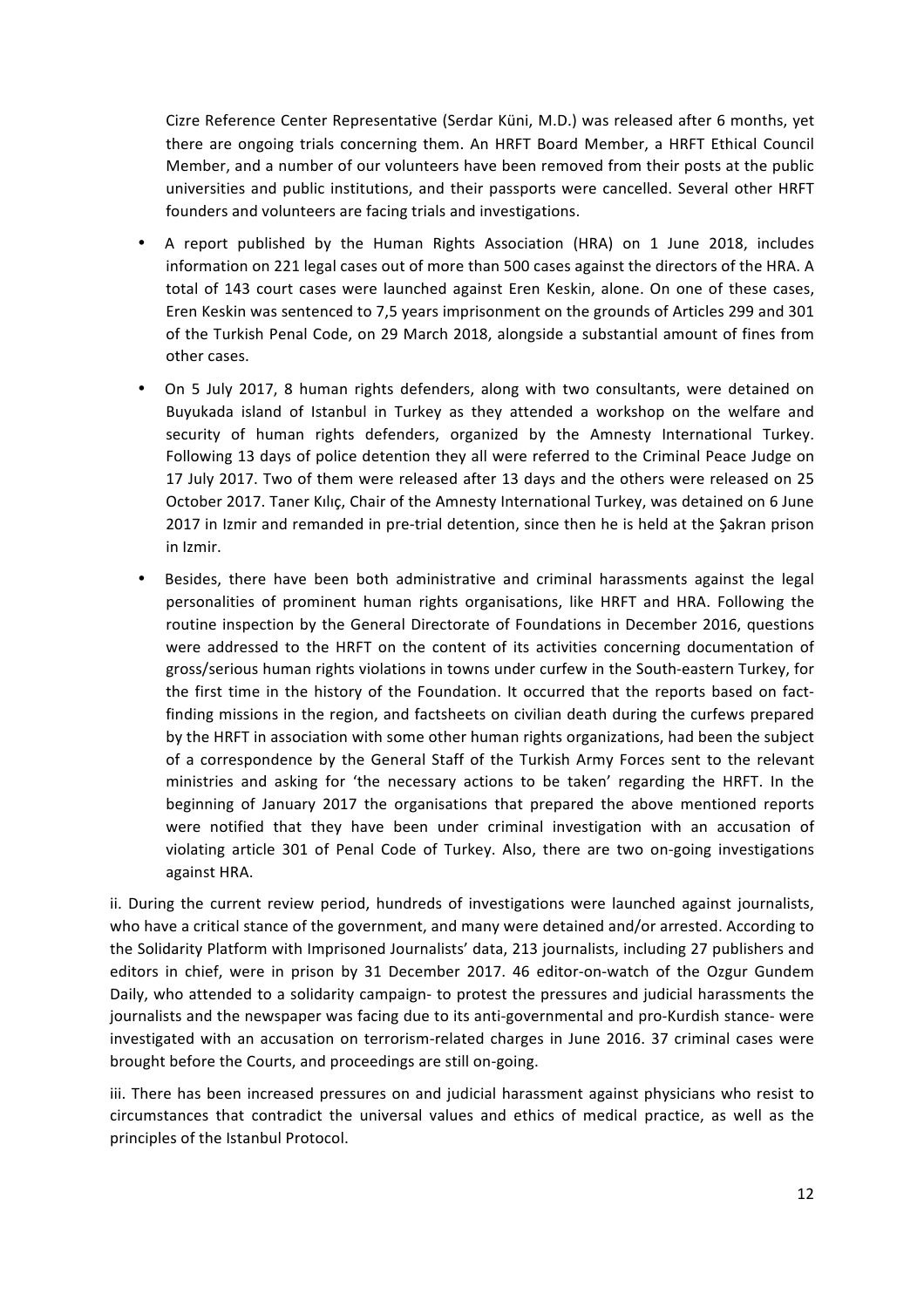- An example is MD. Elif Turan, who refused to conduct medical examination at the police vehicle. She was exposed to the pressure of security forces and administrative authorities, which resulted in her dismissal from public service. In addition, since 2015, many doctors/medical professionals have faced investigations, arrests or detentions for providing treatment to alleged militants or political dissidents.
- Recently, physicians who made statements denouncing war and armed conflict, as part of their professional responsibility and duty, were detained, arrested and subjected to penal investigations. All the eleven members of the Turkish Medical Association's (TTB) Central Council were detained on January 30, 2018, due to their statement on January 24, 2018 denouncing war, and reminding once again that "war is a public health problem. Four of them were released four days later; the others were released seven days later. The investigation against them is still ongoing.
- Following a press declaration calling for peace on 4th of February 2018, Prof. Dr. Onur Hamzaoğlu, a well-respected public health professor, the Editor of the Community and Physician (Scientific Journal of the Turkish Medical Association), and the Co-Spokesman of Peoples' Democratic Congress was detained on February 9, 2018 and following 8 days of detainment, was arrested and held in Ankara Sincan F Type prison since then. Prof. Dr. Onur Hamzaoglu was previously dismissed from his post at the Kocaeli University, as a signatory of the Academics for Peace petition.

*Please provide information on the measures taken by the State party to ensure that all human rights defenders, including members of human rights organizations, journalists, lawyers and medical* doctors and other health professionals, are protected from harassment, intimidation and violence, particularly by public officials, as a result of their activities. Please also describe any legislation recognizing such defenders or efforts to revise legislation allegedly used to harass human rights defenders, including the Anti-Terrorism Law.

#### **8. Other issues of concern**

<u> 1989 - Johann Stein, fransk politik (d. 1989)</u>

## **8.1. Issue on international commitments**

Rejecting the requests for visits<sup>7</sup> by the international monitoring mechanisms within the UN and the Council of Europe, postponing the scheduled ones<sup>8</sup>, not allowing/requesting the publication of reports<sup>9</sup>, systematically disregarding the suggestions by these bodies<sup>10</sup>, and adopting a negative and

 $9$  The government did not allow or request the publication of the report of the European Committee for the Prevention of Torture and Inhuman or Degrading Treatment or Punishment (CPT), concerning "the special purposed/ad hoc" Turkey visit on 29 August-6 September 2016.

 $10$  The Fourth Periodic Report of Turkey of the UN Committee Against Torture prepared in April 2016 and published on June 2, 2017, the Final Observations containing various warnings, recommendations and suggestions in 47 paragraphs were accepted. Nevertheless, the responses of the Turkish government bodies to

 $7$  The request of the Office of the UN High Commissioner for Human Rights to visit Turkey concerning allegations of gross/serious human rights violations, particularly in the Eastern and South-eastern Anatolia, in the context of the armed clashes resumed on July 2015; has been refused.

 $8$  The visit of the UN Special Rapporteur on Torture to Turkey on October 10-14, 2016 was delayed by Turkey. The postponed visit took place from November 27th to December 2nd, 2016, after the new rapporteur took office.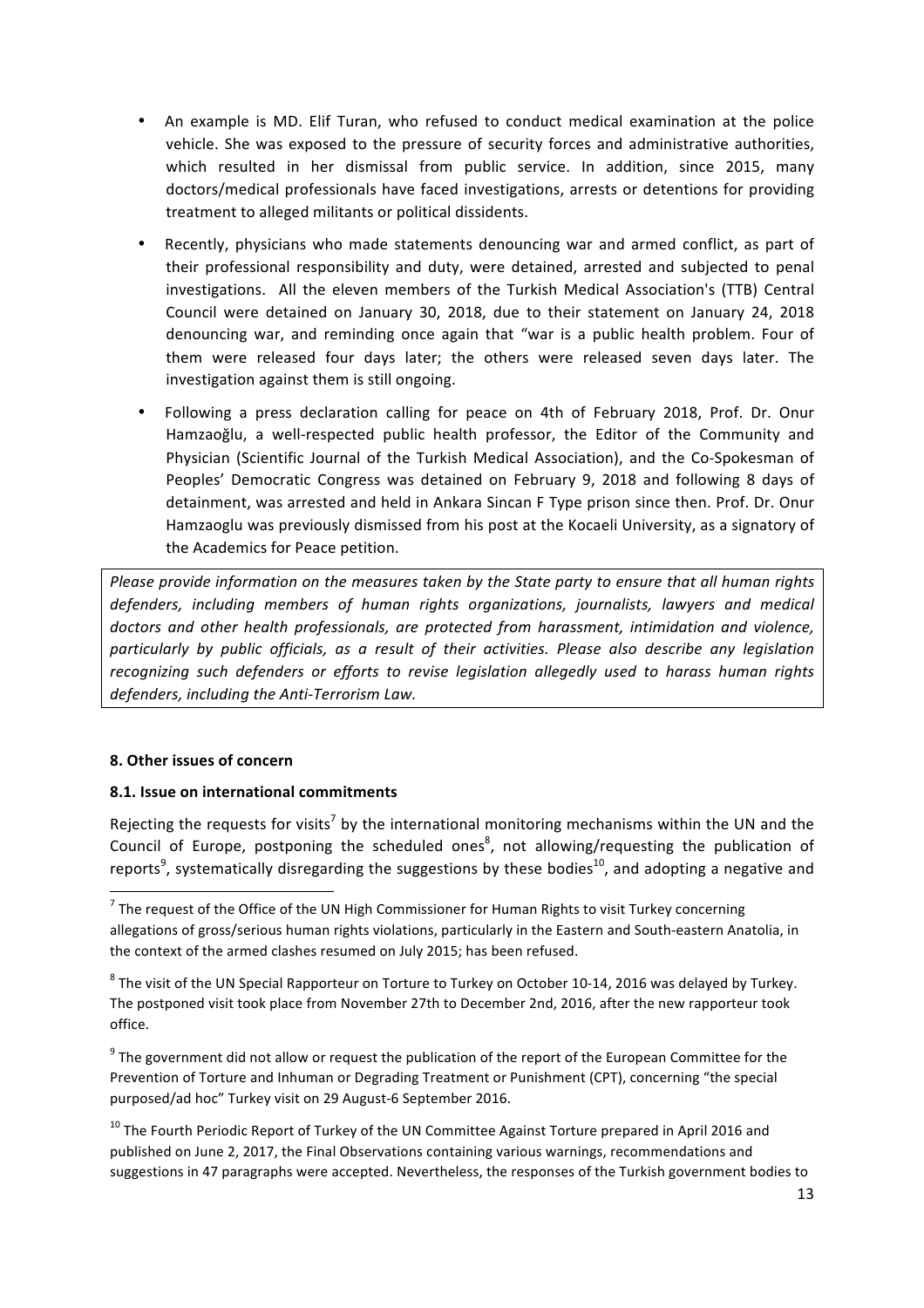repetitive attitude in response to the reports prepared, the State of Turkey has prevented the effective functioning of international monitoring bodies.

#### **8.2. Issue on Curfews**

According to the information gathered by the HRFT Documentation Centre, between 16 August 2015 and 1 June 2018, there have been at least 314 officially confirmed round-the-clock [all daylong] and/or open-ended curfews in 11 cities and at least 49 districts of Turkey. It has to be stated that approximately 1 million 809 thousand people are intentionally and "arbitrary deprived of their liberty" as a result of "continuous curfews", lasting for months. The rights to live of residents of regions under the absolute control of State, were deprived of fundamental needs such as water, food and health care for extended periods. This practice of "continuous curfew" has to be considered on prohibition of torture and other forms of ill treatment basis as persons have been individually or collectively suffered harm including severe pain and emotional suffering that has already amounted to a certain level of gravity<sup>11</sup>.

the monitoring process requested by the Committee reveal the negative approach of the state organs on the Committee's warnings and suggestions. Other examples concern the reports by the UN and the Council of Europe, regarding the gross/serious human rights violations, especially in Southeast and Eastern Anatolia in the context of armed conflicts resumed in July 2015; and in the context that extends from the process of suppression of the coup attempt to the state of emergency.

<u> 1989 - Andrea Santa Andrea Santa Andrea Andrea Santa Andrea Andrea Andrea Andrea Andrea Andrea Andrea Andrea </u>

 $11$  These issues were stated in the Final Observations of the UN Committee Against Torture, dated June 2, 2016 as follows: "...effective investigation of allegations regarding curfews that cause severe suffering; and inflict a non-judicial punishment for those responsible for such ill-treatment ..." Also, the Human Rights Commissioner of the Council of Europe, in a statement dated 25 April 2017, indicating his intervention in 34 cases before the ECHR concerning the violations of human rights during operations and curfews in the Southeast; remarked that this practice "amounts to a restriction of liberty equivalent to house arrest for all intents and purposes", and led to "mental suffering".

The Commissioner for Human Rights of the Council of Europe, Nils Muižnieks's stated in the "Memorandum on the Human Rights Implications of Anti-Terrorism Operations in South-Eastern Turkey" dated 02 December 2016; "numerous human rights of a very large population in South-Eastern Turkey have been violated in the context of the anti-terrorism operations conducted since August 2015. The priority for Turkey must therefore be to abandon the approach which has led to this situation, followed by the demonstration of a clear will to remedy its effects". Similar assessments were included in the report by the UN High Commissariat on Human Rights, published on March 2018 and entitled "Report on the impact of the state of emergency on human rights in Turkey, including an update on the South-East".

On 15 December 2016 European Court of Human Rights published a statement related to applications before the Court. It has decided to communicate complaints to the Turkish Government in the 34 applications concerning the curfew measures taken in Turkey since August 2015. The complaints which have been communicated are related to allegations of extra judicial killings and failure to take steps to protect the right to life; torture and ill-treatment; and, unlawful deprivation of liberty on account of some of the applicants' confinement to their homes for extended periods. On 21 February 2017, the Council of Europe Commissioner for Human Rights informed the European Court of Human Rights of his decision to intervene as a third party in the Court's proceedings, in accordance with Article 36, paragraph 3 of the European Convention on Human Rights, and to submit written observations concerning a group of 34 cases. https://rm.coe.int/168070cff9